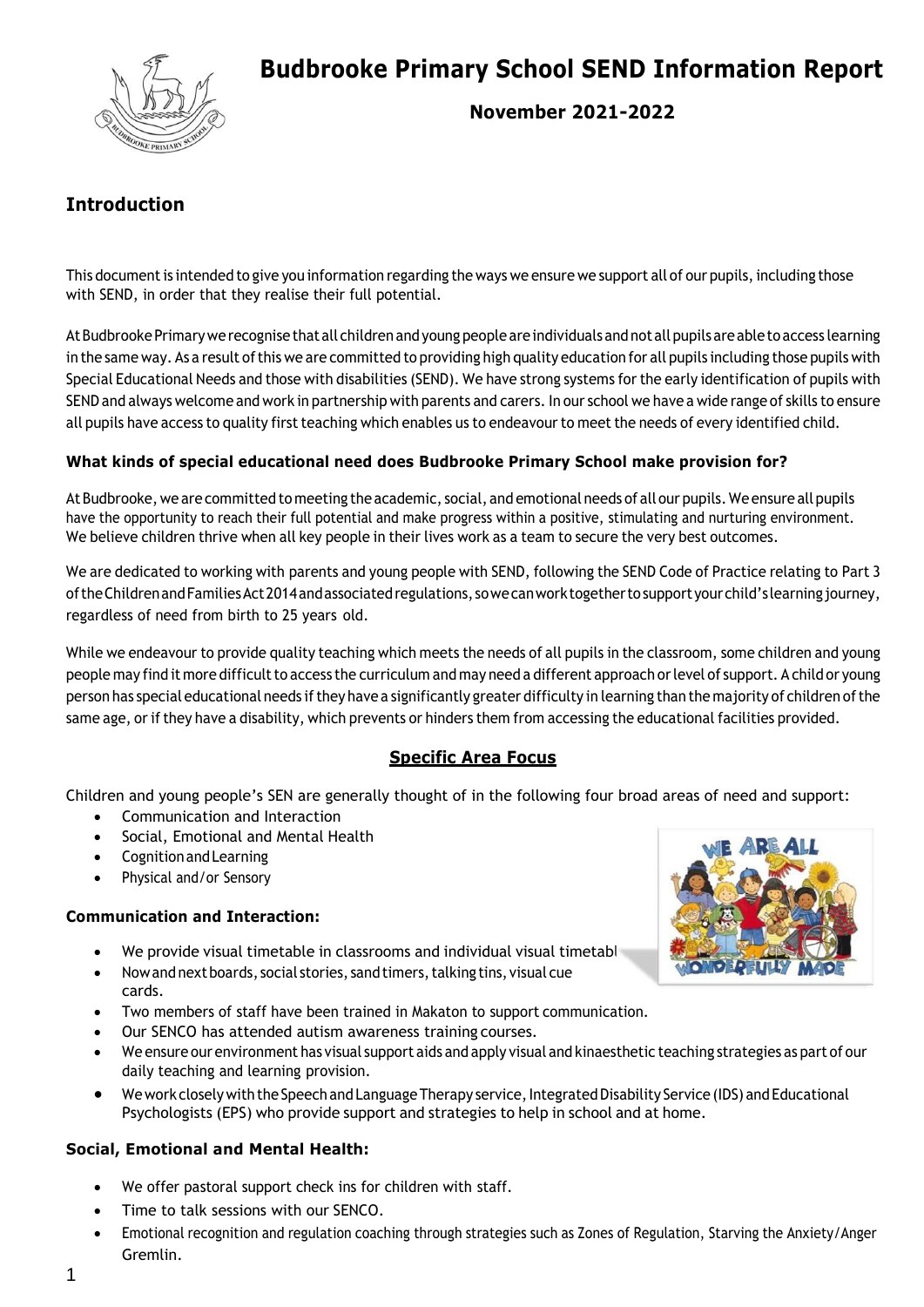We work closely with the Specialist Teacher Service (STS) and Educational Psychology Service (EPS).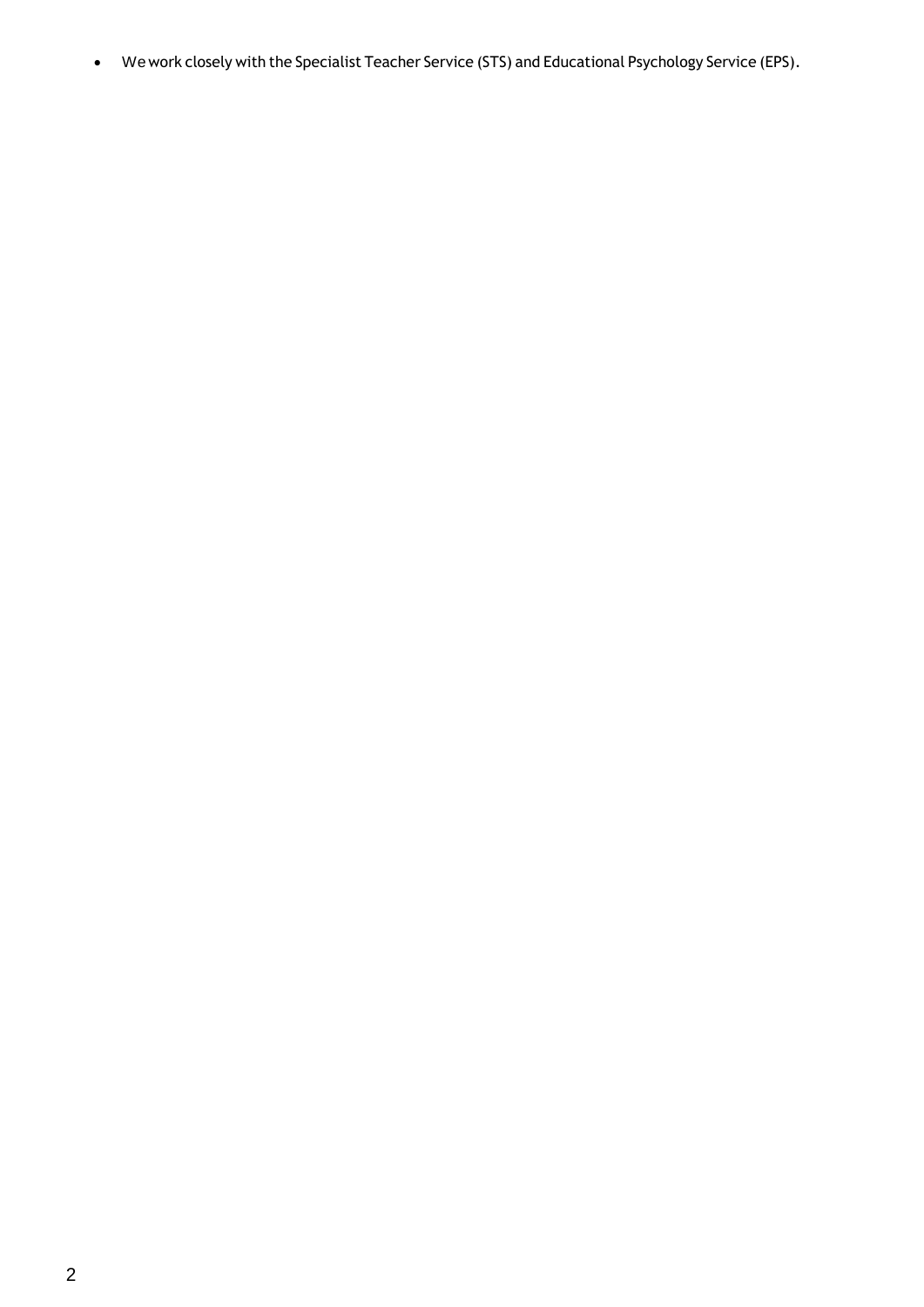- Our SENCo is trained to lead and support the Early Help Assessment process.
- We offer a lunchtime nurture group for those children who may need additional support during playtimes.

# **Cognition and Learning:**

- We work closely with the Specialist Teacher Service (STS) and Educational Psychology Service (EPS).
- Lessons are differentiated to meet the needs of every pupil.
- Targeted support is provided for children who need extra support through interventions and in class support.
- Children's progress is monitored and discussed half termly with the Headteacher/Deputy Headteacher/SENCo/Class Teachers.
- Class Teachers and the SENDCo work with Teaching Assistants to provide additional support where it is felt appropriate.
- We are able to offer a range of interventions designed to help children achieve their maximum potential such as: Nessy reading and writing, phonics, 1:1 reading, 5-minute maths box, Precision teaching, Rapid Reading, Rapid Maths, handwriting.

#### **Physical and/or Sensory:**

- We work closely with Occupational Therapy and Physiotherapy Services, health services and IDS.
- We are able to access specialist equipment from IDS where they feel it is appropriate.
- We offer a range of fine and gross motor skills interventions and follow the NHS intervention program.
- We provide a range of sensory aids to support children.

#### **How will the staff at Budbrooke Primary School know if my child needs extra help?**

All children's progress is tracked and monitored against national or school expectations. If concerns are raised about progress, health, safety and well-being of a pupil then the class teacher will initially have an informal discussion with parents and carers and discuss these concerns with the SENDCo who will then add to the early monitoring report.

The SENDCo will then follow this up in the appropriate way, meeting with the Class teacher(s) and Specialist Teacher where they are able to discuss any individual concerns and put the graduated response of 'Assess, Plan, Do Review' into action. We will observe and monitor behaviours and progress. Children who we believe need extra supportwillreceive targeted intervention using the graduated response.



Budbrooke Primary School works closely with a number of outside agencies, seeking their advice and guidance where required. These agencies include the Educational Psychology Service, Specialist Teacher Service, Integrated Disability Service, Speech and Language Therapy and Occupational Therapy. The SENCo will discuss any concerns with these professionals to seek further advice and support for your child and may seek permission to refer for further assessment.

# **What should I do if I think my child may have a special educational need or disability?**

The school works closely with parents in the support of children. We encourage an active partnership through an on-going dialoguewithparents. Thereareinstanceswhenparents seeconcerns athome,whicharenotalwaysevidentat school.Wevalue your contribution to the 'big picture' of your child and if you have a concern about your child, it is important that you come and talk to us immediately so we can work together as a team.

This can be done by contacting the school office to book an appointment, in the first instance with the Class Teacher, and then if appropriate with the SENDCo.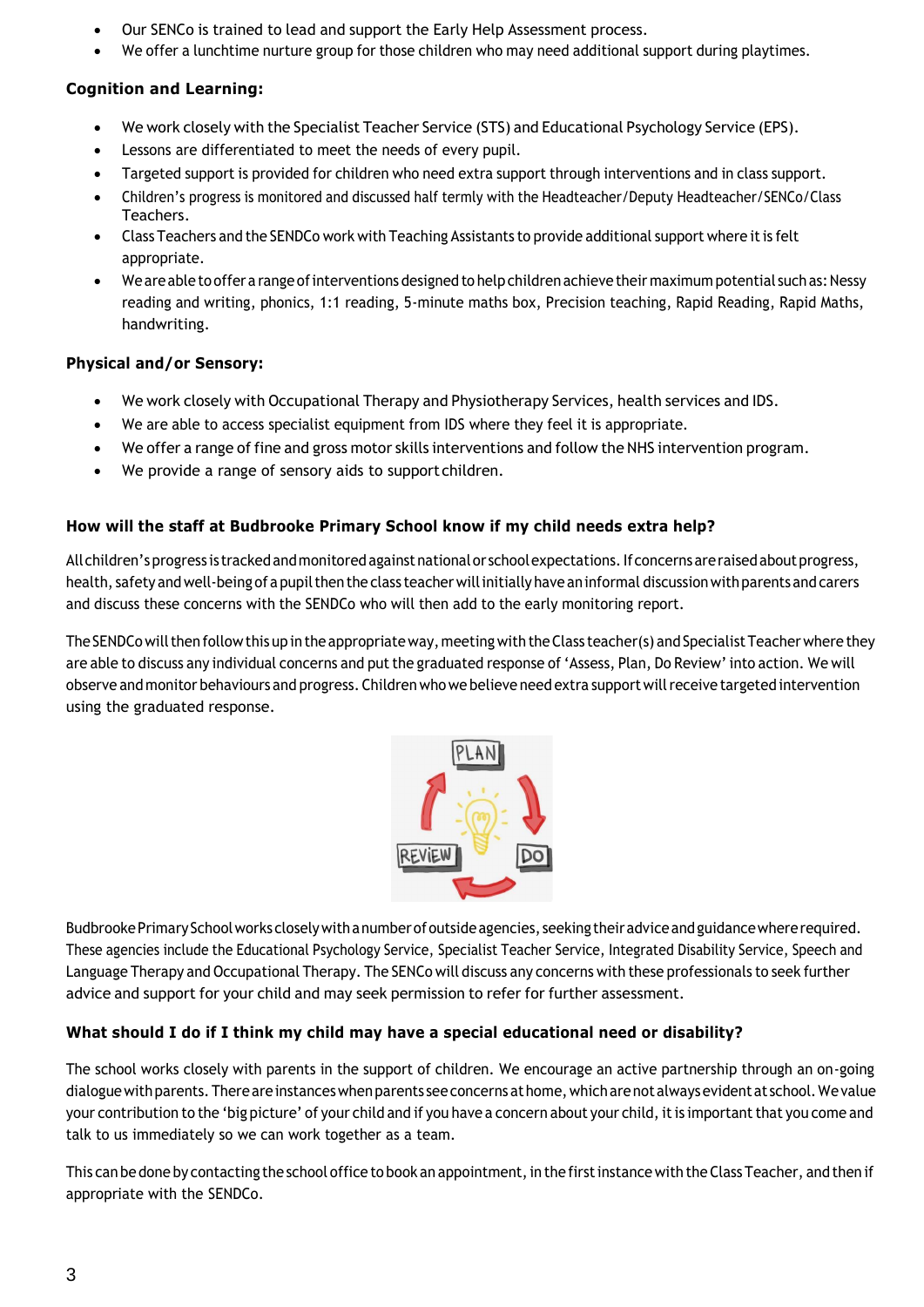| <b>Pine</b> - Mrs Hallam and Mrs Montgomery | <b>Elm</b> - Miss Carroll               |
|---------------------------------------------|-----------------------------------------|
| <b>Beech</b> - Mr Brereton                  | <b>Chestnut</b> - Mr Jones              |
| <b>Holly</b> - Miss Fletcher                | <b>Cherry</b> - Mrs James and Mrs Smith |
| <b>Redwood</b> - Mrs Lambert                | <b>SENCO</b> - Miss Woods               |

# **What kind of support is available at Budbrooke Primary School?**





In most cases children's needs will be met through the class teachers' differentiated and personalised planning and teaching.

As part of the regular assessment process some children will access small group intervention or individual targeted intervention which will be documented on the Class Provision Map. The class teacher and/orthe SENDCo will meet with you to discuss this. In some instances, an Individual Education Plan (Pupil Passport) may be created in order to track an individual child's progress against personalised targets.

If further advice and support is required, and depending on the area of concern, in consultation with parents/ carers we may decide to refer to a specialist agency.

# **Examples of intervention**

| Social, Emotional and          | <b>Cognition and Learning</b>                                                                                                                                                                                                                                                                                                                                                                                 | Physical and/or sensory                                                                                                                                                                                                                                                                                                                                                                        |
|--------------------------------|---------------------------------------------------------------------------------------------------------------------------------------------------------------------------------------------------------------------------------------------------------------------------------------------------------------------------------------------------------------------------------------------------------------|------------------------------------------------------------------------------------------------------------------------------------------------------------------------------------------------------------------------------------------------------------------------------------------------------------------------------------------------------------------------------------------------|
| <b>Mental Health</b>           |                                                                                                                                                                                                                                                                                                                                                                                                               |                                                                                                                                                                                                                                                                                                                                                                                                |
| Nurture specific interventions | Nessy - reading and spelling                                                                                                                                                                                                                                                                                                                                                                                  | Fine and Gross Motor Skills                                                                                                                                                                                                                                                                                                                                                                    |
| overseen by outside agencies   | support programme                                                                                                                                                                                                                                                                                                                                                                                             | interventions including                                                                                                                                                                                                                                                                                                                                                                        |
|                                |                                                                                                                                                                                                                                                                                                                                                                                                               | MOVES and the NHS physio                                                                                                                                                                                                                                                                                                                                                                       |
|                                |                                                                                                                                                                                                                                                                                                                                                                                                               | program.                                                                                                                                                                                                                                                                                                                                                                                       |
|                                |                                                                                                                                                                                                                                                                                                                                                                                                               |                                                                                                                                                                                                                                                                                                                                                                                                |
|                                |                                                                                                                                                                                                                                                                                                                                                                                                               | Specific interventions                                                                                                                                                                                                                                                                                                                                                                         |
|                                |                                                                                                                                                                                                                                                                                                                                                                                                               | overseen by outside agencies                                                                                                                                                                                                                                                                                                                                                                   |
|                                |                                                                                                                                                                                                                                                                                                                                                                                                               | including Occupational                                                                                                                                                                                                                                                                                                                                                                         |
|                                |                                                                                                                                                                                                                                                                                                                                                                                                               | Therapy and IDS.                                                                                                                                                                                                                                                                                                                                                                               |
|                                |                                                                                                                                                                                                                                                                                                                                                                                                               |                                                                                                                                                                                                                                                                                                                                                                                                |
|                                |                                                                                                                                                                                                                                                                                                                                                                                                               |                                                                                                                                                                                                                                                                                                                                                                                                |
|                                |                                                                                                                                                                                                                                                                                                                                                                                                               |                                                                                                                                                                                                                                                                                                                                                                                                |
|                                |                                                                                                                                                                                                                                                                                                                                                                                                               |                                                                                                                                                                                                                                                                                                                                                                                                |
|                                |                                                                                                                                                                                                                                                                                                                                                                                                               |                                                                                                                                                                                                                                                                                                                                                                                                |
|                                |                                                                                                                                                                                                                                                                                                                                                                                                               |                                                                                                                                                                                                                                                                                                                                                                                                |
|                                |                                                                                                                                                                                                                                                                                                                                                                                                               |                                                                                                                                                                                                                                                                                                                                                                                                |
|                                |                                                                                                                                                                                                                                                                                                                                                                                                               |                                                                                                                                                                                                                                                                                                                                                                                                |
|                                |                                                                                                                                                                                                                                                                                                                                                                                                               |                                                                                                                                                                                                                                                                                                                                                                                                |
|                                |                                                                                                                                                                                                                                                                                                                                                                                                               |                                                                                                                                                                                                                                                                                                                                                                                                |
|                                |                                                                                                                                                                                                                                                                                                                                                                                                               |                                                                                                                                                                                                                                                                                                                                                                                                |
|                                |                                                                                                                                                                                                                                                                                                                                                                                                               |                                                                                                                                                                                                                                                                                                                                                                                                |
|                                |                                                                                                                                                                                                                                                                                                                                                                                                               |                                                                                                                                                                                                                                                                                                                                                                                                |
|                                |                                                                                                                                                                                                                                                                                                                                                                                                               |                                                                                                                                                                                                                                                                                                                                                                                                |
|                                |                                                                                                                                                                                                                                                                                                                                                                                                               |                                                                                                                                                                                                                                                                                                                                                                                                |
|                                | including EPS and STS.<br>Zones of Regulation support<br>Small group and/or 1:1<br>intervention sessions with<br>SENCO (Time to Talk<br>pastoral sessions).<br>Lunchtime Nurture club for<br>those who need a quieter<br>place to go to at lunchtimes.<br>Check in pastoral support<br>from key adults.<br>Starving the Anxiety/Anger<br>Gremlin program.<br>Emotion recognition<br>intervention/visual cards | Rapid Reading - individual<br>reading intervention<br>Coloured overlays/reading<br>rulers<br><b>Precision Teaching</b><br>5-minute maths box<br>Rapid Maths - small group<br>maths intervention.<br>Handwriting - various<br>intervention strategies<br>including use of kinaesthetic<br>aids for learning<br>Specific interventions<br>overseen by outside agencies<br>including EPS and STS. |

# **How are the school's resources allocated and matched to children's special educational needs and disabilities?**

The SEND budget is managed by the Senior Leadership Team. Resources are allocated on a needs basis and decisions are made based on termly tracking and assessment data. Teachers meet with the SENDCo and STS Specialist Teacher when necessary, to discuss individual concerns and agree next steps.

All parents are invited to attend parents' evenings which are held twice a year. During these meetings class teachers will discuss how Quality First Teaching is supporting your child.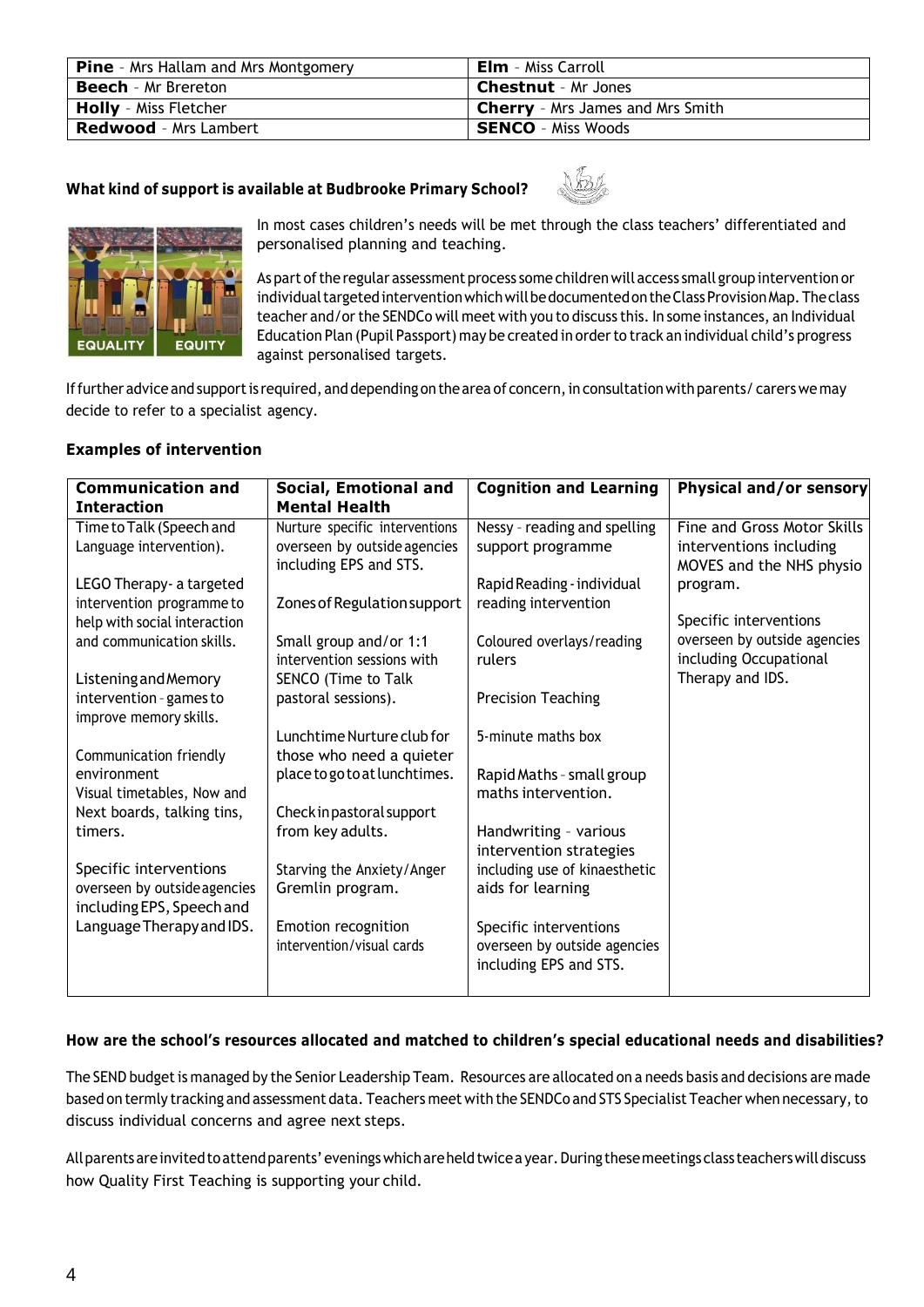Where pupils are identified as requiring additional SEND Support, the SENCO will arrange to meet with you at the beginning of each new term to further discuss classroom-based strategies, along with a personalised intervention plan (Pupil Passport) which will give clear targets and interventions.

Interventions will be reviewed on a half-termly basis. The SENDCo and class teacher will then meet to move these targets forward and the new Pupil Passport will be shared with you, this will happen termly.

The SENCo, Miss Woods, is available for further discussion of these targets, by appointment through the school office.



# **How will you help me to support my child's learning?**

All parents are invited to attend parents' evenings which are held twice a year. This is an opportunity todiscuss yourchild'sprogresswiththeirclass teacherwhocanofferyou

advice about supporting your child's learning at home.

Inadditiontothis,theparentsofchildrenwhoholdanEducationHealthCarePlan(EHCP)willbeinvitedtoattendannual review meetings where there will be an opportunity to liaise with school staff and outside agencies involved. Also, any child who receives a Pupil Passport (IEP) will be invited termly to meet with the SENCo to discuss your child's progress.

Our school website also has a section dedicated to SEN and additional support needs where you can find some usefulresources to help to support your child.

Any parent who would like help to support their child's learning can contact the class teacher or SENCo for advice and signposting to other sources of support.

We can provide additional support such as:

- Home school catch up reading packs
- Weekly spellings
- Reading books for home reading
- If appropriate school or outside agencies will provide resources to support this area of need. E.g. speech and language activities.
- Log on access to Nessy reading and writing program (if necessary)
- Children will have the opportunity to access a range of extracurricular clubs to support their learning and social/emotional wellbeing (this may be allocated on first come, first served basis).
- The Special Educational Needs and Disabilities Information and Advice Service (SENDIAS) is also available to support parents and can be contacted on: 024 7636 6054 or email [warwickshire@kids.org.uk](mailto:warwickshire@kids.org.uk)

#### **How will Budbrooke Primary School involve my child in decisions regarding their provision?**

Children are involved at an appropriate level in setting targets. Pupils on the SEND register are invited to contribute to the termly IEP (Pupil Passport) review meetings through attendance where appropriate or through a Pupil Voice questionnaire.

Intervention plans will be discussed with your child. Pupil views are very importantto us, as a child is much more likely to achieve a personal target they have set for themselves than one that has been generated for them.

#### **How will Budbrooke Primary School support my child to access the range of activities available to pupils?**

Teachers differentiate learning activities so they are accessible to all learners as part of their lesson planning.

Where pupils require specific resources, additional adult support or adaptations to the learning environment this will be documented through the class provision mapwhich is updated by class teachers in consultation with the SENDCo each term.

See some of the interventions we provide in the Intervention Table above.

#### **How accessible is the school environment?**

School is on single level with disabled pupil toilet and washing facilities available. A classroom environmental audit is completed once a year-more often if necessary, due to advice sought for sensory needs.

#### **What support will there be for my child's overall well-being?**